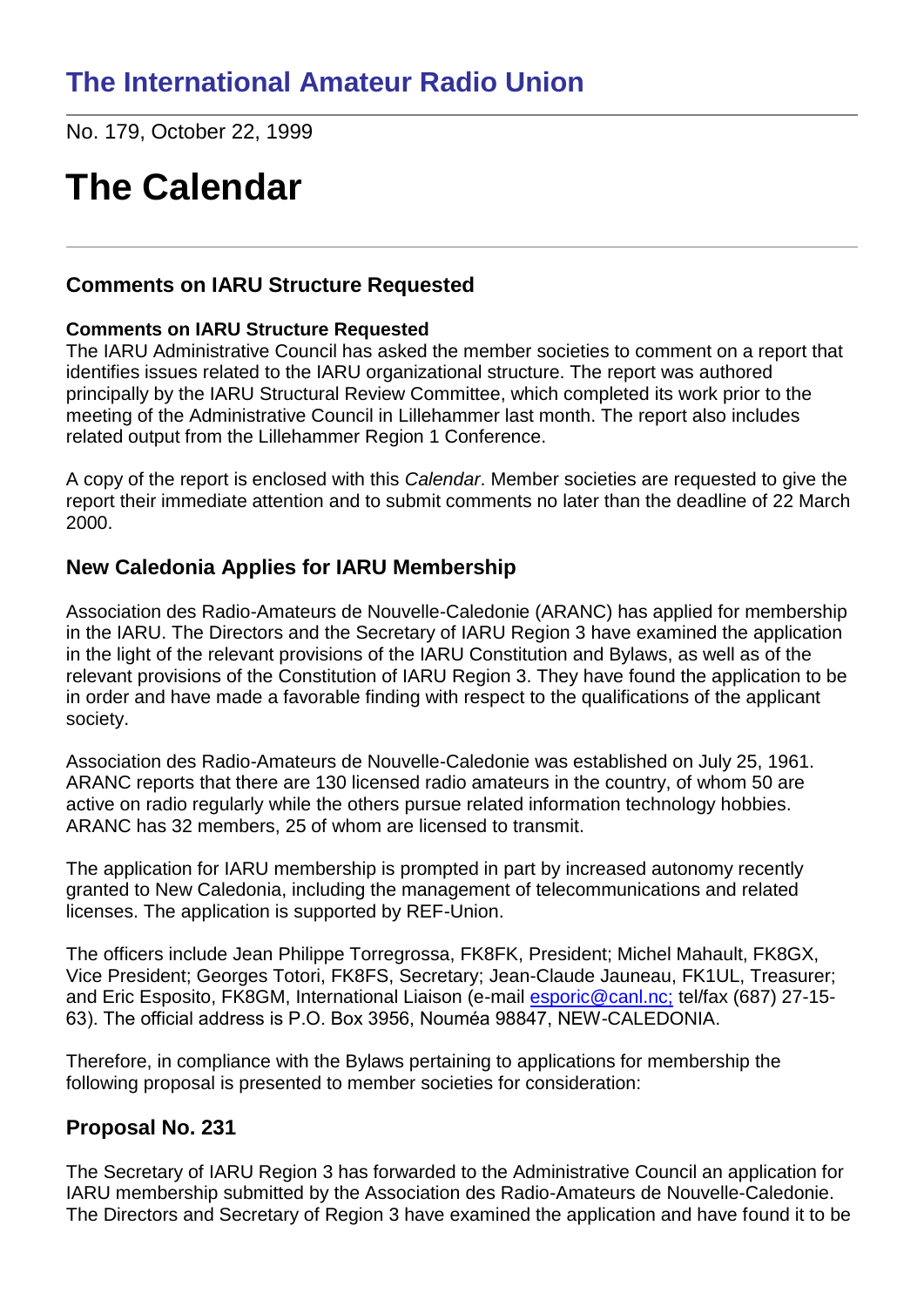in order, and so have made a favorable finding with regard to the application. Therefore, in accordance with Bylaw 3, it is proposed that the

#### **Association des Radio-Amateurs de Nouvelle-Caledonie**

be elected to membership. A vote sheet for Proposal 231 and a return envelope are enclosed. The closing date for receipt by the International Secretariat of ballots on this proposal is five months from the date of issuance of this *Calendar*, or **22 March 2000**.

### **IARU Council Meets in Lillehammer**

Following the successful IARU Region 1 Conference held in Lillehammer, Norway, 19-24 September, the IARU Administrative Council met for three days, 26-28 September, in the same location. As usual, the final order of business for the Council was the preparation of the enclosed news release summarizing the results of its meeting. The news release was posted to the IARU Web site, www.iaru.org, as quickly as possible after the meeting. In the future, the International Secretariat will endeavor to distribute such releases to member societies by electronic mail.

The Summary Record of the meeting is in preparation and will be distributed as soon as it is ready.

## **IARU Represented at TELECOM-99**

The IARU was represented in two important ways at TELECOM-99, the world's largest telecommunications exposition, held on 9-17 October in Geneva. Through the courtesy of the ITU, space was made available free of charge for an IARU stand in the exhibition hall. A team consisting of Nasser Al Rawahi, A41KG, Tafa Diop, 6W1KI, Hans Ehlers, DF5UG, Reinaldo Leandro, YV5AMH, Larry Price, W4RA, Paul Rinaldo, W4RI, and Geneva-area amateurs greeted visitors to the stand and distributed commemorative lapel pins and IARU literature. The ITU sponsors a Forum as a complementary activity to the TELECOM. President Price was an invited panelist for a Forum session entitled "Telecommunications in the Service of Humanitarian Assistance."

Two regional TELECOMs will take place during 2000. Americas TELECOM 2000 will take place in Rio de Janeiro, 10-15 April. TELECOM Asia 2000 will be held in Hong Kong, 4-9 December. IARU representation at regional TELECOMs is a responsibility of the regional organizations. Regions 2 and 3 are both hard at work on preparations.

### **QSL Bureau Address Changes**

The ARRL announces the following changes of address for its call area incoming QSL bureaus. The W9 incoming QSL bureau, sponsored by the Northern Illinois DX Association, has moved from Woodstock to Glenview. The new address is: W9 Incoming QSL Bureau / NIDXA PO Box 273 Glenview, IL 60025-0273 USA

In addition, please update the address of the KH6-7 QSL bureau as follows: KH6-7 Incoming QSL Bureau PO Box 860788 Wahiawa, HI 96786-0788 USA